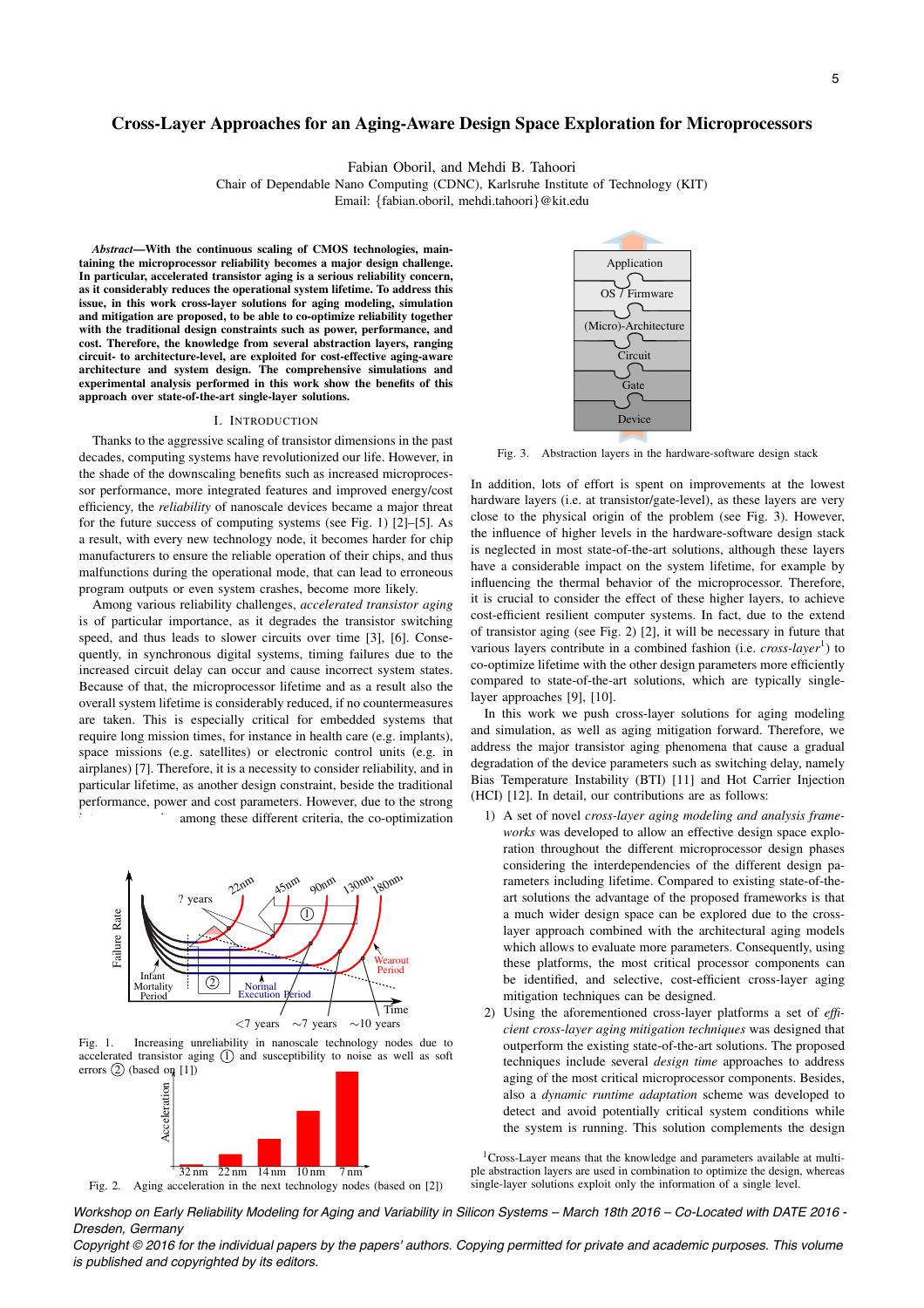

Fig. 4. ExtraTime framework for aging modeling and evaluation

time techniques, which are incapable of dealing with runtime variations (e.g. changing system conditions). Because of that, the design time solutions consider lifetime as one optimization objective and tune the design accordingly based on a given set of representative workload scenarios, while the runtime technique deals with the constantly changing conditions and adapts the system to avoid critical states. Thus, the combination of both schemes enables effective and holistic aging mitigation solutions, which allow a very aggressive and cost-effective system design.

In the following, the different contributions are explained in detail.

# II. FRAMEWORKS FOR WEAROUT MODELING AND EVALUATING

The first framework developed, is an architectural platform called *ExtraTime* [14]. It is based on the performance simulator gem5 [15] which was extended with sophisticated models for power and temperature. In order to make these models as realistic as possible, they were optimized, and afterwards calibrated and validated using a real experimental platform based on recent Intel Core-i-processors, which have on-die power and thermal sensors [16]. As a result, the model accuracy is very good (e.g. temperature inaccuracy is  $\langle 2^{\circ} \text{C} \rangle$ ). In addition, novel and realistic architectural aging models were developed and incorporated (see Fig. 4). The main advantage of these models is that they do not require detailed circuit-level information to estimate the degradation of a complete architectural component (e.g. ALU, Branch Predictor, etc.). For this purpose, these models were derived from transistor-level models for BTI and HCI [17]– [19] by introducing a representative transistor, which reflects the average usage behavior (switching activity, ON time, OFF time) of all transistors within this block. In addition, the temperature of this representative transistor is estimated by the block temperature. By that means, the degradation of the representative transistor can be obtained, and thus the degradation of the entire block can be estimated. In this regard it is important to note that the accuracy of the resulting aging models is very good given their level of abstraction. In fact, the inaccuracy compared to accurate gate-level models for an architectural block such as an ALU is less than 5 % without requiring detailed circuit–level knowledge.

As a result, this framework considers the influence of parameters at microarchitecture- up to application-level. Moreover, as ExtraTime does not require low-level details (e.g. the actual gate-level implementation), it can be employed in early design phases for a first-order aging analysis and design space exploration.

To also take low-level aspects into account, a second complementary platform was developed, which is based on standard EDA tools for design synthesis and simulation. It can analyze all internal gates, and it considers the interplay of real-world applications, aging, power and temperature [20]. Thus, it is very accurate as aging can be analyzed at gate-level using the models proposed in [17]–[19], but is less flexible compared to ExtraTime. Consequently, it is intended for fine tuning in later design phases.

### III. DESIGN TIME & RUNTIME AGING MITIGATION SOLUTIONS

Using these novel cross-layer platforms the most critical microprocessor components were identified and several unique aging mitigation techniques were designed and evaluated, which are presented in the following subsections.

# *A. Aging-Aware Design of Instruction Pipelines*

Traditionally the delays of all instruction pipeline stages are balanced at design time. However, transistor aging causes a nonuniform delay degradation among all stages due to different usage patterns (see Fig. 5(a)). Hence, this design approach results in an imbalanced and non-optimal design after a short period of time. Consequently, a single stage becomes the bottleneck for the overall processor lifetime. In other words, while one pipeline stage already produces timing failures, the other stages still operate correctly. To alleviate this problem, a novel instruction pipeline design paradigm is proposed (*MTTF-balanced pipeline*) according to which all stage delays are balanced at the end of the desired lifetime (see Fig. 5(b)). The main idea of this approach is to increase the timing slack of aging-critical stages to improve their lifetime, while the timing slack of non-critical stages can be reduced to improve their energy efficiency by using slower yet more energy efficient gates. As a result, the processor lifetime can be considerably improved by more than  $2.3 \times$ , and at the same time the power consumption can be reduced by 10 %. In addition, performance and cost are not affected [20]. This underlines, that it is much more effective to address aging already in early design phases, rather than only adding guardbands to the final design to cope with the delay degradation.

### *B. Aging-Aware Cross-Layer Instruction Scheduling*

As shown in Fig. 5(a), the execution units belong to the most aging-critical processor components. Therefore, an aging-aware instruction scheduling technique was developed [21]. The novelty of this scheduling policy is that the *timing-criticality* of instructions (see Fig. 6) is considered during the scheduling process to reduce the load of units that execute critical instructions. Therefore, the



*Workshop on Early Reliability Modeling for Aging and Variability in Silicon Systems – March 18th 2016 – Co-Located with DATE 2016 - Dresden, Germany*

*Copyright © 2016 for the individual papers by the papers' authors. Copying permitted for private and academic purposes. This volume is published and copyrighted by its editors.*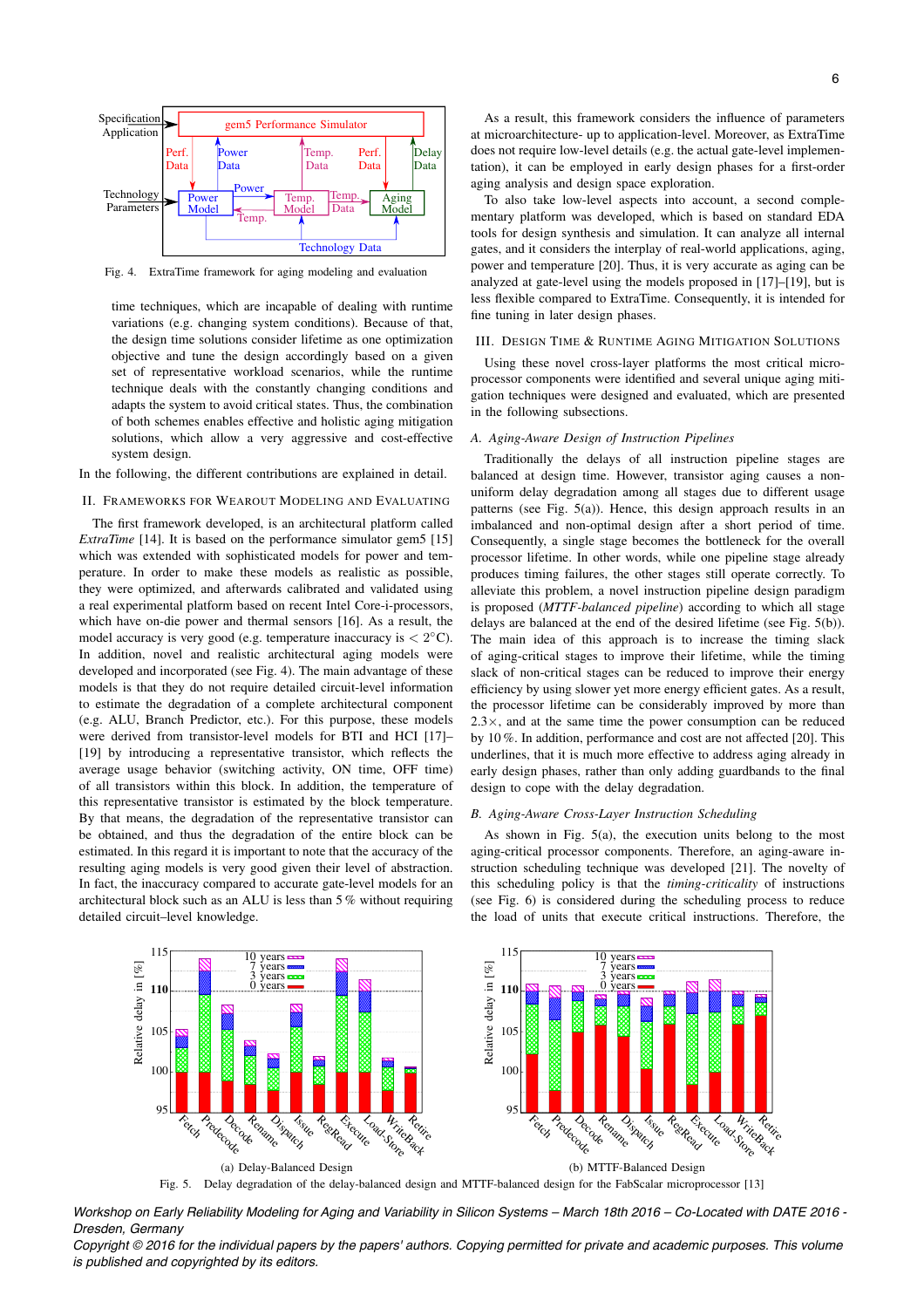

Fig. 6. Illustration of the timing criticality of instructions supported by a functional unit (e.g. ALU)

circuit-level delay of all instructions as well as their applicationlevel occurrence rates were analyzed to classify the instructions into timing-critical (those that start to fail first) and non-timing-critical instructions. Then, dedicated functional units are used for the different instruction classes. Since less than 20 % of all executed instructions are timing-critical, the unit(s) taking care of these instructions are idle most of the time, which is exploited to considerably improve the overall lifetime of the functional units<sup>2</sup> by employing input vector control or aggressive power gating policies. In fact, our simulation results obtained with ExtraTime show that the overall lifetime can be improved by more than  $1.6 \times$  compared to existing scheduling policies that ignore the detailed timing information (i.e. these are single-layer solutions) and instead balance the number of incoming instructions among all available units.

# *C. Aging-Aware Instruction Set Encoding*

Beside the execution units also the decoding stages of a microprocessor can become critical and limit the microprocessor lifetime (see Fig. 5(a)). Hence, the decoding stages require an aging-aware design. Since the instruction set encoding, i.e. the mapping between instructions and opcodes, has a strong influence on the wearout of the decoding stages (see Fig. 7), we propose a novel aging-aware instruction set encoding methodology called *ArISE* to address the delay degradation in the decoding stages [22]. This methodology exploits simulated annealing and genetic algorithms to optimize the instruction set encoding with respect to lifetime as well as power consumption, since exhaustive optimization solutions are infeasible due to the large number of possible encodings (i.e. typically more than  $10^{200}$ ). The result is an optimization that yields significant lifetime improvements (more than  $2 \times$  compared to state-of-the-art) with negligible impact on other design parameters. This is due to the fact that power consumption and lifetime are co-optimized in our proposed approach which iteratively improves the encoding. If only

2Please note that still the units taking care of the timing-critical instructions limit the overall lifetime due to the way the instructions are classified.



one of these two parameters is considered, there will be considerable disadvantages for the other one as pointed out in [22].

# *D. Pro-Active Aging-Aware Dynamic Runtime Adaptation*

To detect and avoid potentially critical conditions while the system is running, dynamic schemes employed at runtime have to complement solutions applied at design time [23]. However, the dynamic state-of-the-art techniques employ only reactive adaptation techniques. These are inefficient due to the nature of "damage control"-type of policies, i.e., they deal with already "aged" chips. In contrast, we propose a *proactive* and *preventive* runtime adaptation policy that tries to proactively slow down aging in all phases of the chip lifetime, and hence can prolong the lifetime more efficiently than the existing techniques (see Fig. 8), i.e. with lower performance and power overheads [24]. Therefore, an hierarchical expert system was developed (see Fig. 9) that takes input from a sensor network (or models running in software) to analyze the current system state as well as the trend of recent system states in a very fine-grained manner, i.e. every 1 ms-10 ms and adapts the system accordingly. Whenever a critical state or trend in terms of lifetime, temperature or power consumption is detected, the system is adapted by means of frequency and voltage tuning, that is, frequency and voltage are reduced by one level. If no parameter as well as no trend is critical, the current system performance is evaluated. If the performance can be maintained with a lower frequency level, frequency and supply voltage are lowered to improve lifetime, power consumption and temperature, otherwise the frequency is kept on the same level or is even increased if necessary. As a result, the lifetime of the entire microprocessor can be improved by more than  $2\times$ , and the energy consumption can be reduced by 14 %, while the performance penalty is almost negligible  $(2\%$  on average). This shows that with such a cross-layer, proactive runtime adaptation technique the different design parameters can be co-optimized very effectively although the adaptation decisions are performed at system-level.

#### IV. SUMMARY

In this work cross-layer solutions for aging modeling and simulation as well as mitigation were pushed forward. Therefore, a set of unique frameworks and mitigation techniques were developed. In addition, it was demonstrated that cross-layer solutions allow a much more efficient co-optimization of all design parameters including lifetime compared to state-of-the-art single-layer solutions.



Fig. 7. Aging after 3 years for the FabScalar microprocessor [13] for different encodings



Fig. 9. Organization of the expert system

*Workshop on Early Reliability Modeling for Aging and Variability in Silicon Systems – March 18th 2016 – Co-Located with DATE 2016 - Dresden, Germany*

*Copyright © 2016 for the individual papers by the papers' authors. Copying permitted for private and academic purposes. This volume is published and copyrighted by its editors.*